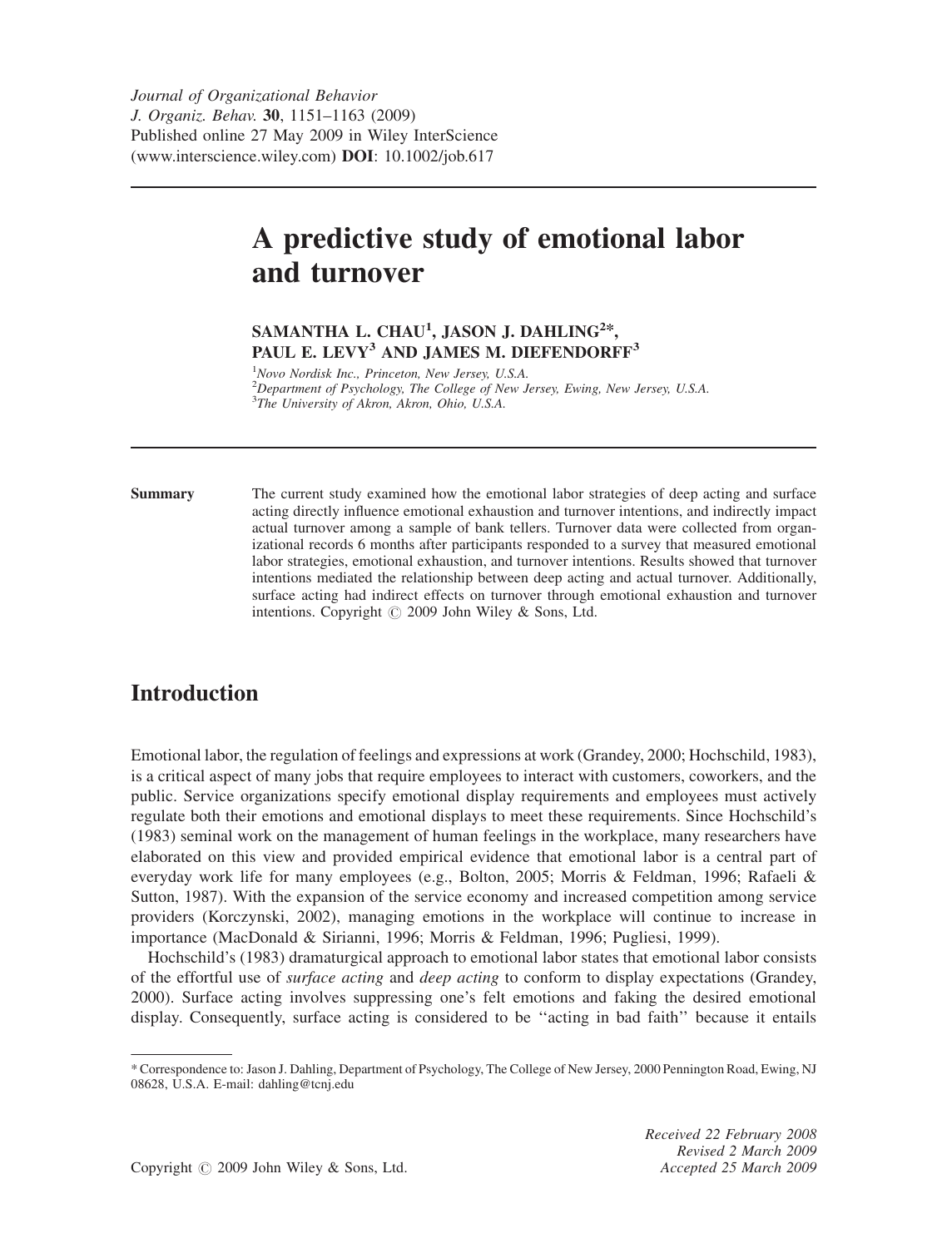modifying emotional displays without changing internal feelings (Grandey, 2003; Rafaeli & Sutton, 1987). On the other hand, deep acting involves actually changing one's feelings in order to elicit the appropriate emotional display. Accordingly, deep acting is considered to be ''acting in good faith'' because it involves trying to change internal emotional states to match organizational expectations (Grandey, 2003; Rafaeli & Sutton, 1987).

Researchers have empirically shown that the distinction between surface and deep acting may help explain how emotional labor can result in both positive and negative outcomes. Specifically, surface acting is generally related to negative outcomes, such as personal inauthenticity, lower ratings of affective delivery, depersonalization, emotional exhaustion, dissatisfaction, and burnout because of its focus on only changing displays rather than changing feelings (Brotheridge & Grandey, 2002; Brotheridge & Lee, 2002; Gosserand, 2003; Grandey, 2003; Grandey, Fisk, & Steiner, 2005; Grandey, Fisk, Matilla, Jansen, & Sideman, 2005; Totterdell & Holman, 2003). Conversely, deep acting, with its focus on changing felt emotions, is more likely to lead to positive outcomes, such as personal authenticity, personal accomplishment, lower likelihood of revealing negative emotions, and enhanced job satisfaction and performance (Brotheridge & Grandey, 2002; Brotheridge & Lee, 2002; Grandey, 2000; Grandey, 2003; Grandey, Fisk, Matilla, et al., 2005; Totterdell & Holman, 2003).

Several researchers have suggested that withdrawal behaviors may be an outcome of emotional labor (Abraham, 1999; Brotheridge & Lee, 2002; Côté & Morgan, 2002; Grandey, 2000; Rubin, Tardino, Daus, & Munz, 2005; Zerbe, 2000). For example, Grandey (2000) argued that emotion management increases physiological arousal, which may lead individuals to withdraw from their work and eventually quit. Previous research has demonstrated that emotional labor influences turnover intentions (e.g., Abraham, 1999; Wong & Law, 2002), but no empirical work has examined how emotional labor impacts actual turnover. Consistent with prior theory (e.g., Brotheridge & Grandey, 2002; Brotheridge & Lee, 2002), we expected that surface and deep acting should have different relationships with turnover. Specifically, surface acting may contribute to increased turnover due to its effortful nature, creation of emotional dissonance, and associated emotional exhaustion, whereas deep acting may decrease turnover due to the authentic, positive emotions elicited by this strategy.

The purpose of this study is therefore to examine the relationships between deep acting, surface acting, turnover intentions, and actual turnover, as shown in Figure 1, in a predictive study. In the following sections, we first integrate emotional labor and turnover research and articulate the



Figure 1. Test of hypothesized model. *Note*:  $^{*}p < .05$ ,  $^{*}p < .01$ 

Copyright  $\odot$  2009 John Wiley & Sons, Ltd. J. Organiz. Behav. 30, 1151–1163 (2009)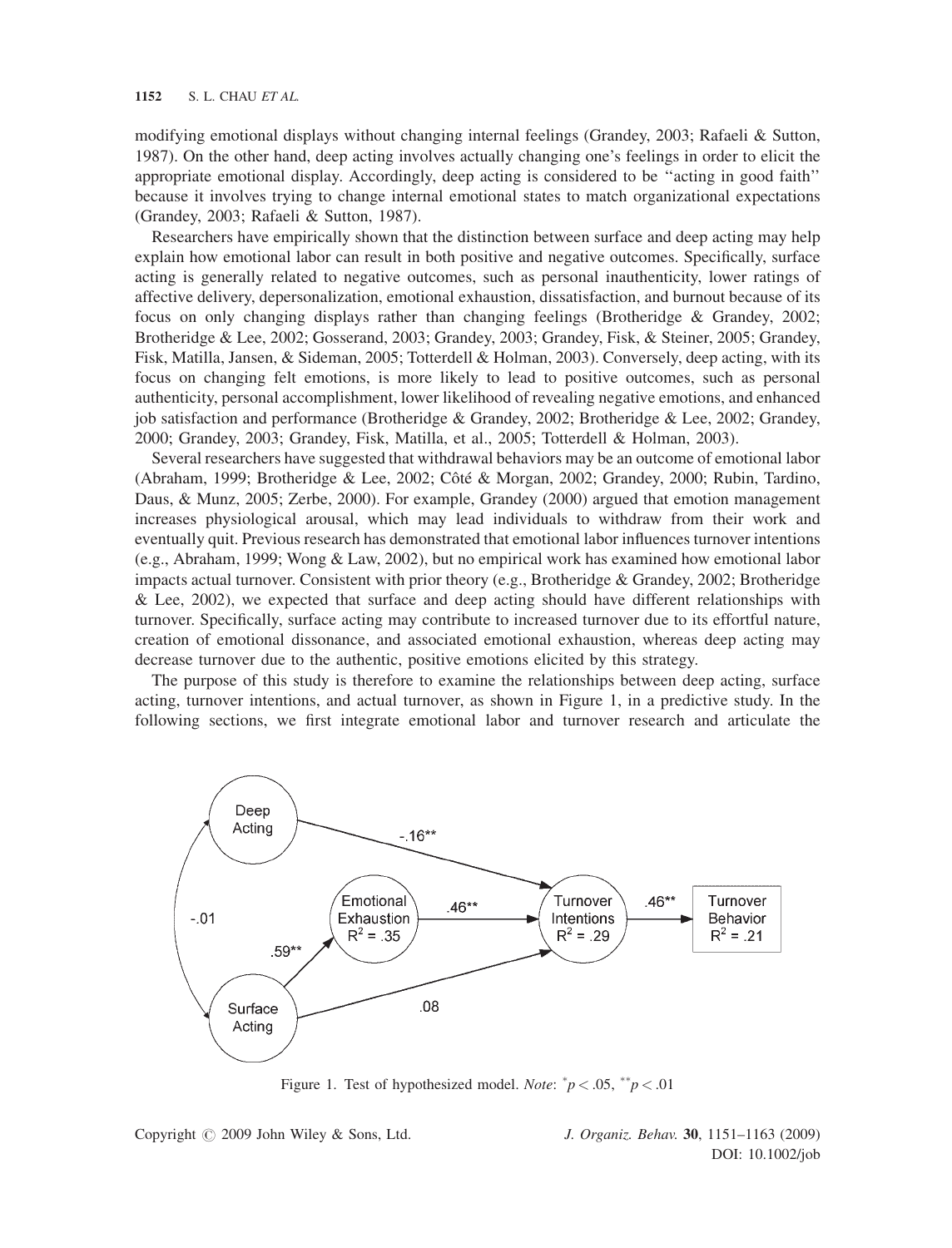theoretical links between constructs in these two domains. We then develop hypotheses linking the emotional labor strategies to turnover through turnover intentions and emotional exhaustion.

### Integrating emotional labor with turnover theory

Historically, most perspectives on turnover have placed turnover as the final outcome of a relatively slow, deliberate process wherein employees evaluate their jobs, develop negative perceptions, take steps to secure future employment, and then finally quit. For example, Mobley, Griffeth, Hand, and Meglino's (1979) conceptual model of employee turnover links job perceptions to a cognitive process of evaluating job satisfaction and the utility of the present and anticipated future job. This evaluation generates intentions to turnover, which then shape actual turnover. Hom and colleagues (Griffeth & Hom, 2001; Hom & Griffeth, 1991; Hom & Kinicki, 2001) modified and further refined Mobley et al.'s (1979) theory, showing similar support for longitudinal models in which attitudinal evaluations lead to withdrawal cognitions, a job search process, and ultimately turnover. It is noteworthy that these models also fit with research on attitudes, intentions, and behaviors that demonstrates that intentions are the most proximal predictor of behaviors (Ajzen & Fishbein, 1977; Madden, Ellen, & Ajzen, 1992).

Consistent with this reasoning, we do not expect that emotional labor will directly influence turnover. Emotional labor is a relatively mundane experience that is common to many jobs (Glomb & Tews, 2004) and is unlikely to represent a ''shock'' that prompts immediate turnover decisions (Lee, Mitchell, Wise, & Fireman, 1996). Rather, we expect that job perceptions and turnover intentions will carry the influence of emotional labor to turnover, suggesting a less direct link. This sequential pattern of relationships, as shown in Figure 1, expands on past research by allowing us to test how turnover intentions and emotional exhaustion mediate the emotional labor–turnover relationships. Previous findings have only tied emotional labor to turnover intentions, which presents an important limitation because intentions are not necessarily strong predictors of actual behaviors (e.g., Madden et al., 1992). For example, Allen, Weeks, and Moffitt (2005) demonstrated that the relationship between turnover intentions and turnover was moderate and dependent on many moderator variables, such as selfmonitoring and locus of control. Consequently, it is inappropriate to make generalizations about the effects of emotional labor on turnover based on findings concerning turnover intentions. The primary purpose of this study is to provide the first test of the potential indirect effects of emotional labor on actual turnover.

# Indirect effects of surface acting on turnover

As we previously described, surface acting is generally associated with more detrimental outcomes for individuals and organizations than is deep acting. Theoretical support for the link from surface acting to turnover intentions can be found in theory and research on emotional dissonance (Grandey, 2000). Emotional dissonance is an uncomfortable state that occurs when felt emotions are discrepant from emotional displays, which always occurs when people surface act. Research on emotional dissonance indicates that this experience is uncomfortable, and that employees are consequently motivated to remove themselves from situations in which emotional dissonance occurs. For example, Zerbe (2000) and Abraham (1999) demonstrated that emotional dissonance resulted in increased turnover intentions. Because emotional dissonance and surface acting are conceptually similar constructs (Grandey, 2003; Rubin et al., 2005; Zammuner & Galli, 2005), we expect that high surface acting will have a direct, positive effect on turnover intentions.

The second link in the chain, from turnover intentions to turnover, is well established in the literature (e.g., Allen & Griffeth, 2001; Allen, Shore, & Griffeth, 2003). Many existing turnover models place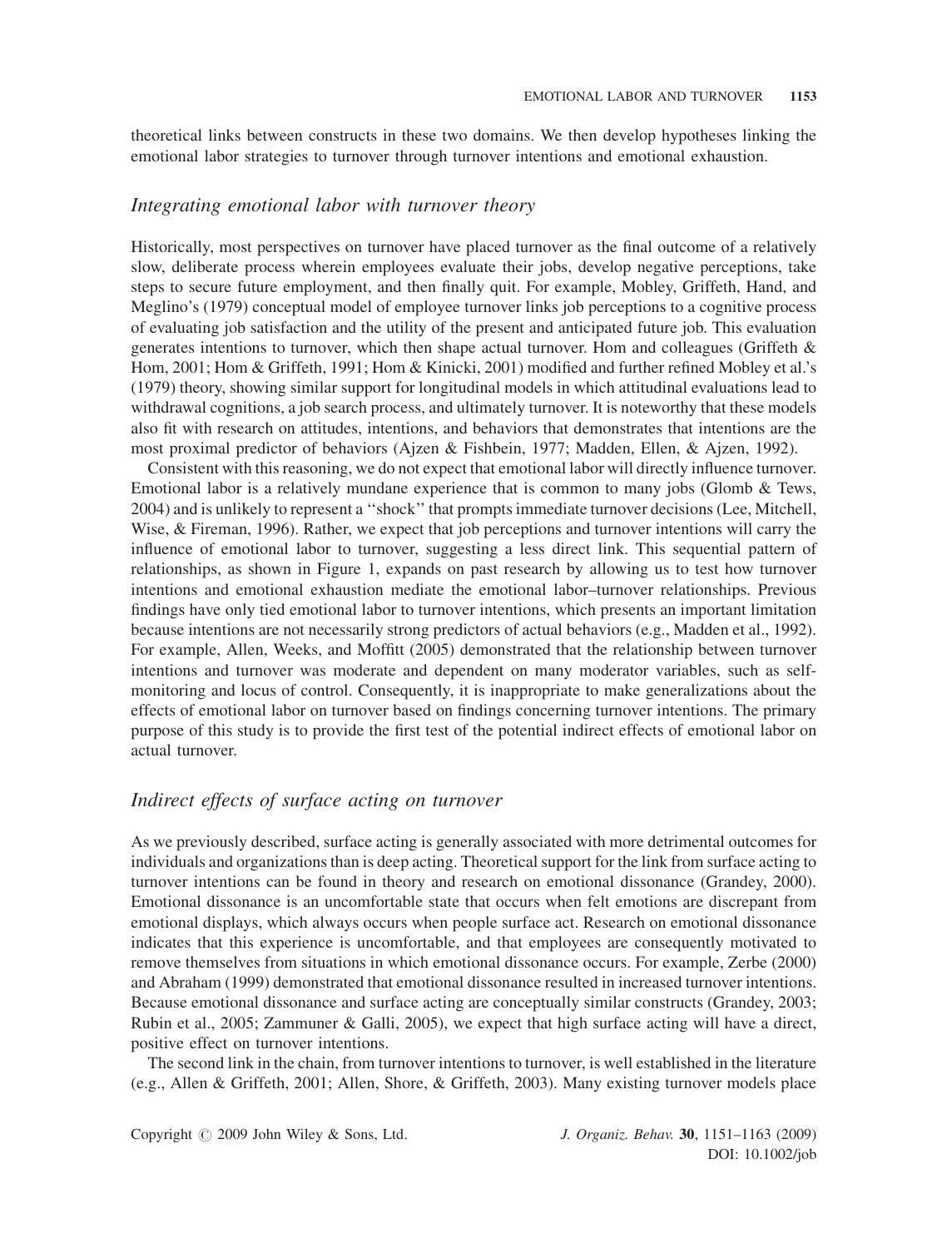#### 1154 S. L. CHAU ET AL.

withdrawal cognitions and intentions as the immediate antecedents to turnover (e.g., Hom & Griffeth, 1991; Hom & Kinicki, 2001). However, despite existing research support for these two bivariate links, no existing research has tested the full indirect effect of surface acting on actual turnover via turnover intentions. We expect that the emotional dissonance associated with surface acting will prompt cognitions about turnover, and these turnover intentions will ultimately lead to turnover. Thus, we do not expect that surface acting will have a direct effect on turnover, but rather that this effect will be fully mediated by turnover intentions.

Hypothesis 1: Turnover intentions fully mediate the relationship between surface acting and turnover, yielding a positive indirect effect from surface acting to turnover.

Figure 1 includes an additional mediated path that explains another means by which surface acting contributes to turnover intentions. We previously hypothesized that the emotional dissonance inherent in surface acting should contribute directly to turnover intentions. However, we also expect that the effort that goes into faking an emotional expression should result in high levels of emotional exhaustion that further contribute to turnover intentions. Emotional exhaustion is the central component of burnout that is characterized by depleted emotional resources and feeling exhausted due to one's work (Maslach & Jackson, 1986; Wright & Cropanzano, 1998). Research has consistently indicated that surface acting is an antecedent of emotional exhaustion (Bono & Vey, 2005; Brotheridge & Lee, 2003; Grandey, 2000; Grandey, 2003). For example, Brotheridge and Grandey (2002) found that surface acting was positively related to emotional exhaustion, suggesting that this effect occurred because surface acting results in inauthentic displays, yielding greater internal tension and physiological effort that manifests itself as feeling emotionally drained (Morris & Feldman, 1996; Morris & Feldman, 1997). Further, a variety of past studies have shown that emotional exhaustion is positively related to turnover intentions (e.g., Cropanzano, Rupp, & Byrne, 2003; Westman & Eden, 1997). For example, Lee and Ashforth's (1996) meta-analysis found a .44 correlation between these constructs.

Thus, prior work suggests that surface acting will have both a direct, positive effect on turnover intentions and an indirect, positive effect on turnover intentions through increased emotional exhaustion. We therefore expect that emotional exhaustion will partially mediate the relationship between surface acting and turnover intentions in our model.

Hypothesis 2: Emotional exhaustion will partially mediate the relationship between surface acting and turnover intentions, yielding a positive indirect effect.

## Indirect effects of deep acting on turnover

Past research has shown that deep acting tends to yield a more positive set of outcomes than surface acting (Brotheridge & Grandey, 2002; Brotheridge & Lee, 2002; Grandey, 2000; Grandey, 2003; Grandey, Fisk, Matilla, et al., 2005; Totterdell & Holman, 2003). Consistent with this work, we expect that deep acting will be negatively associated with turnover intentions. Customer service positions, like bank telling, are categorized as *integrative occupations* (Wharton & Erickson, 1993), which have emotional display requirements to express positive emotions and hide negative emotions. Deep acting in this context involves trying to feel internally positive, which yields an authentic, positive emotional display. Thus, when employees engage in deep acting to conform to these display rules, it should result in more positive emotional experiences for the employee (Grandey, 2000; Gross, 2002).

Research outside of the domain of emotional labor has shown that positive affective experiences and job attitudes are associated with reduced turnover (Hom & Kinicki, 2001; Posthuma, Joplin, & Maertz, 2005; Spector & Jex, 1991; Thoresen, Kaplan, Barsky, Warren, & de Chermont, 2003). For example,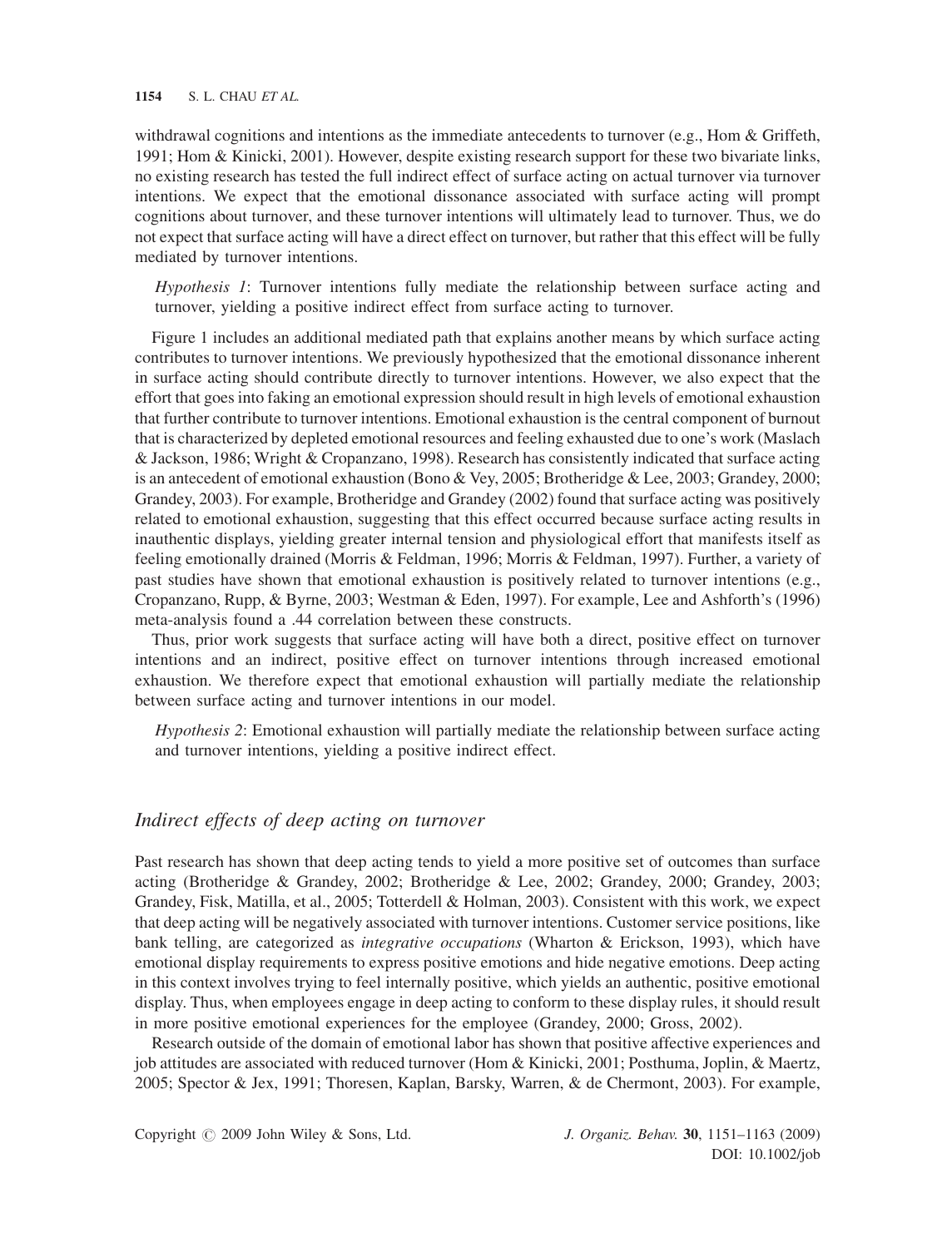George and Jones (1996) found that positive moods were negatively related to turnover intentions, and satisfaction was shown to play an important part in many turnover models (e.g., Hom & Kinicki, 2001). Because deep acting in customer service contexts should yield positive emotions consistent with the desired positive emotional expressions, we expect that employees who engage in deep acting will experience more positive affect at work, and will therefore be less likely to form an intention to turnover. Given again that turnover intentions are related to turnover (Hom & Griffeth, 1991), we see evidence that the positive experiences associated with deep acting should yield an indirect, negative effect on turnover.

Hypothesis 3: Turnover intentions mediate the relationship between deep acting and turnover, yielding a negative indirect effect from deep acting to turnover.

An examination of Figure 1 indicates that we have not hypothesized an indirect effect from deep acting to turnover intentions via emotional exhaustion as we did with surface acting. Several studies have found no link between deep acting and emotional exhaustion. For example, Grandey (2003) found that deep acting was unrelated to emotional exhaustion. She interpreted this lack of relationship by theorizing that, although deep acting requires effort, it also results in payoffs, such as low emotional dissonance and high positive reactions from customers. Brotheridge and Grandey (2002) made a similar argument, and they too found no relationship between deep acting and emotional exhaustion. Thus, we hypothesize that deep acting will only shape turnover through turnover intentions because we do not expect that deep acting will relate to emotional exhaustion.

# Methods

#### Sample

A total of 263 bank tellers from a regional banking organization in the Midwestern United States participated in this study. The average age of participants was 38 years old. Women made up 95 per cent of the sample. Approximately 92.7 per cent of the sample was Caucasian, 4.6 per cent were African American, and the remaining 2.8 per cent classified themselves as Asian American, Hispanic/Latino, or American Indian/Alaskan Native. Average job tenure was approximately 4 years.

Bank tellers are frontline service providers requiring high levels of control over their emotions. For example, tellers' work activities include communicating with supervisors and peers, establishing and maintaining interpersonal relationships with customers, and performing for or working directly with the public, and they are often called upon to display warmth and confidence (Zerbe, 2000). In addition, the O NET (Anderson, Mumford, Borman, Jeanneret, & Fleishman, 1999) indicates that teller work styles require being sensitive to others' needs and feelings, being pleasant with others on the job, displaying a good-natured, cooperative attitude, and being personally connected with others on the job. These requirements suggest that bank tellers are an excellent sample for investigating emotional labor. Further, it is noteworthy that this bank emphasized good customer service and selling bank services when interacting with customers, which further enhanced the emotional labor demands of the sample.

### Procedure

One month before the start of data collection, all 998 tellers in the bank were sent a letter describing the purpose of the study and directions for accessing the online survey. During the data collection period, approximately 26 per cent of the tellers  $(n = 259)$  completed the online survey, which included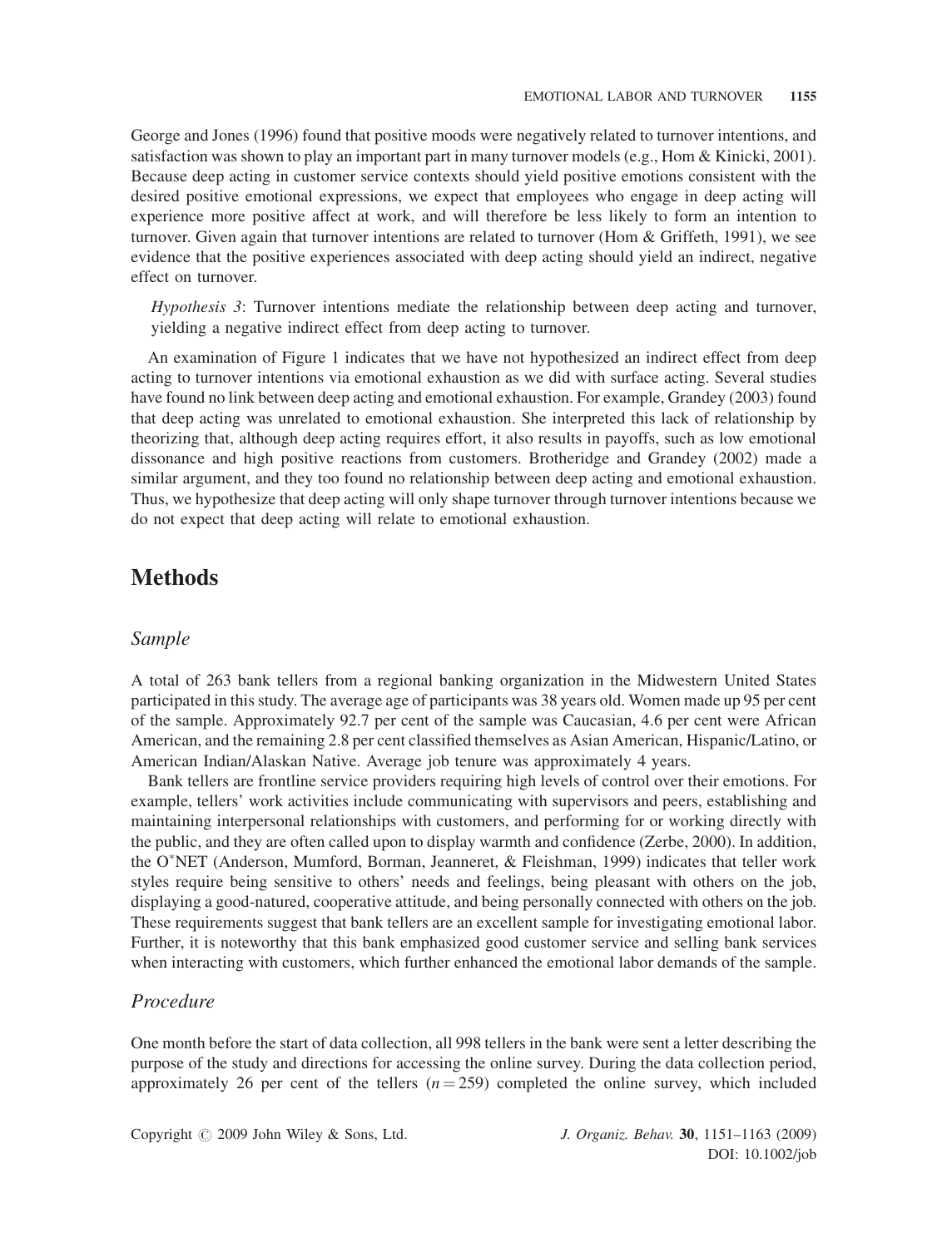measures of surface and deep acting, emotional exhaustion, and turnover intentions. Although somewhat low, this response rate is comparable to past research using a similar methodology (Kaplowitz, Hadlock, & Levine, 2004). Further, because our measures were embedded in a broad, nonthreatening attitude survey and respondents were blind to our interest in emotional labor and turnover, we have little reason to believe that self-selection bias could distort our results.

Six months after the survey was delivered, the first author accessed objective organizational records to gather data on turnover. Organizational records indicated that the turnover rate for the sampled tellers within this 6-month span was 17 per cent.

### Measures

Unless otherwise noted, all variables were self-report and assessed with a five-point Likert-type response scale with anchors ranging from  $1 =$  strongly disagree to  $5 =$  strongly agree.

#### Surface acting

Surface acting was measured with the seven items reported by Diefendorff, Croyle, and Gosserand (2005), which originated with Kruml and Geddes (2000), Brotheridge and Lee (2003), and Brotheridge and Lee (2002). The items assess the extent to which employees fake unfelt emotions and/or suppress felt emotions ( $\alpha = .96$ ). Sample items include "I put on an act in order to deal with customers in an appropriate way'' and ''I fake a good mood when interacting with customers.''

#### Deep acting

Deep acting was measured with the four-item scale reported in Diefendorff et al. (2005). These items were adapted from Kruml and Geddes (2000), Brotheridge and Lee (2003), and Brotheridge and Lee (2002). The items measure the extent to which employees report they modify their felt emotions so that genuine displays follow ( $\alpha = .89$ ). Sample items include "I work at developing the feelings inside of me that I need to show to customers'' and ''I work hard to feel the emotions that I need to show to customers.''

#### Emotional exhaustion

An adaptation of Wharton's (1993) six-item emotional exhaustion scale was used to assess employees' feeling of being "used up" at the end of the workday ( $\alpha = .92$ ). Sample items include "I feel emotionally drained from my work'' and ''I feel burned out from my work.''

#### Turnover intentions

An adaptation of Hom, Griffeth, and Sellaro's (1984) three-item turnover intentions scale was used to measure employees' intention to leave the organization ( $\alpha = .97$ ). A sample item is "I intend to leave the organization in the next 12 months.'' The items in this scale referenced a 12-month timeframe because we intended to collect turnover data again one year after collecting our original self-report data. However, we were unable to collect this second round of turnover data due to changes in the bank's management.

### Turnover

Turnover was assessed using organizational records 6 months after the online study. Turnover was coded as a dichotomous variable indicating whether or not the participant was still employed by the organization.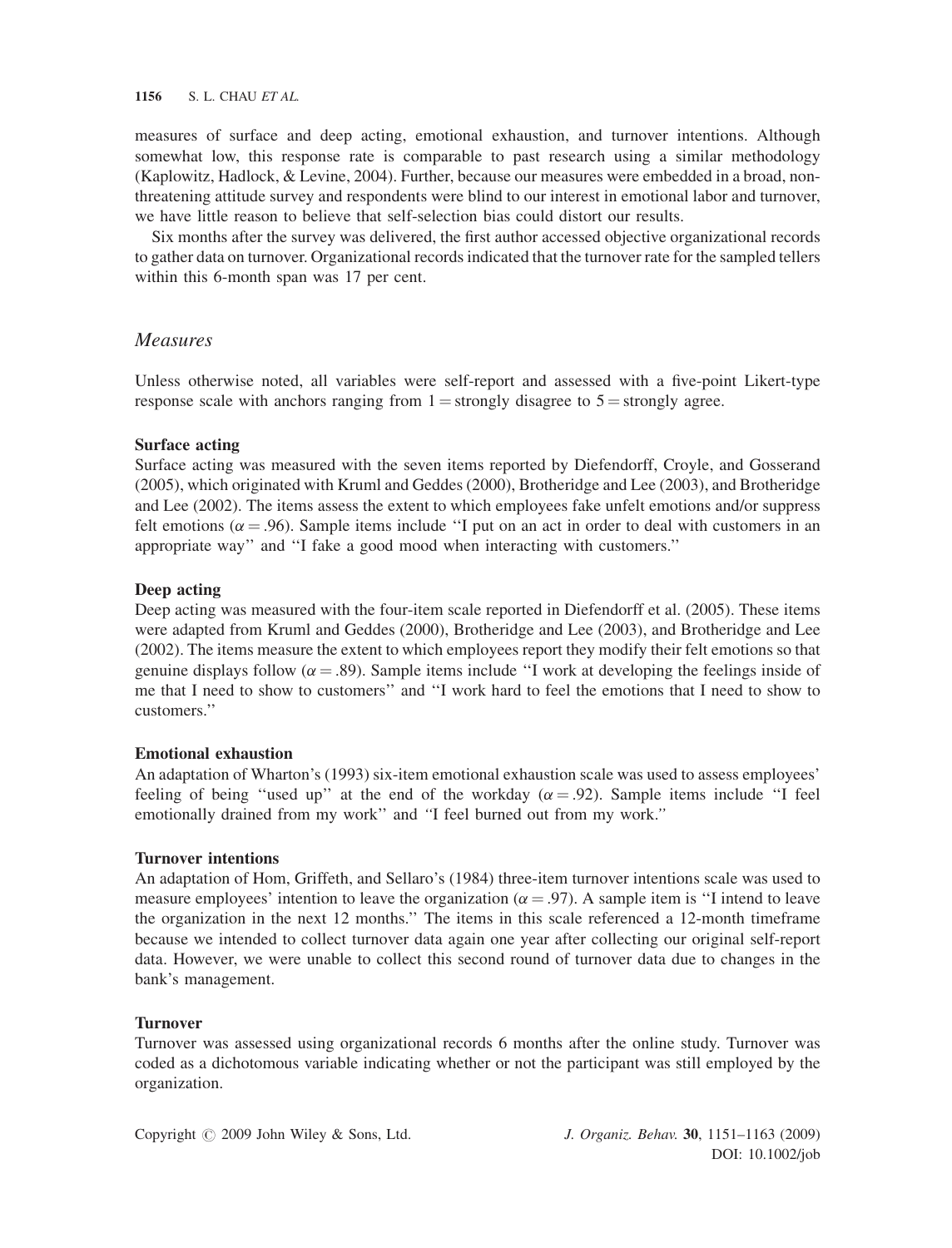# **Results**

# Tests of model fit

Table 1 presents means, standard deviations, correlations, and internal consistency reliabilities (on the diagonal) for the observed scale score variables. All correlations reported with turnover are pointbiserial correlations as turnover is a dichotomous variable. As shown in Table 1, all of our scales exhibited acceptable levels of reliability.

We tested the structural model shown in Figure 1 using MPlus v. 4.21 (Muthén & Muthén, 1998– 2007). However, a critical assumption of SEM, that all variables are continuous and normally distributed, was violated by our dichotomous turnover data. Research indicates that the maximum likelihood estimation procedure that is typically used with SEM produces relatively accurate parameter estimates under conditions of non-normality, but as non-normality increases, the  $\chi^2$  statistic becomes inflated and the standard errors of the parameter estimates become more pronounced (Chou, Bentler, & Satorra, 1991; Finch, West, & MacKinnon, 1997; West, Finch, & Curran, 1995). Consequently, we followed the recommendations of Finney and DiStefano (2006) and adopted a weighted least squares estimator with a mean- and variance-adjusted  $\chi^2$  (WLSMV). This procedure represents a good balance of correction for severe non-normality without requiring a larger sample size than we had available for our analyses.

One challenge to using WLSMV is that the interpretation of the  $\chi^2$  statistics to evaluate model fit is difficult because the statistic is mean-adjusted and the degrees of freedom are estimated to approximate  $\alpha \chi^2$  distribution. As a result, a simple  $\chi^2$ -difference test to compare the measurement and structural models cannot be performed: the difference between any two mean-and-variance-adjusted  $\chi^2$  statistics models cannot be performed; the difference between any two mean-and-variance-adjusted  $\chi^2$  statistics yields a value that is not distributed as  $\chi^2$ , and is therefore conceptually meaningless. To compensate for this problem Muthén and Muthén (1998–2007, pp. 313–314) developed a procedure to perform  $\chi^2$ for this problem, Muthén and Muthén (1998–2007, pp. 313–314) developed a procedure to perform  $\chi^2$ difference testing with WLSMV estimation. This procedure estimates the less-restrictive measurement model, saves its derivatives, and then compares the fit of the more restrictive structural model to the derivatives. The resulting value is distributed as  $\chi^2$  and is interpretable.

Given these caveats, the data fit both the measurement model  $\chi^2$  (27) = 66.33, p < .01; TLI = .94; RMSEA = .07; WRMR = .56) and the structural model  $(\chi^2 (18) = 42.55, p < .01; TLI = .94;$  $RMSEA = .06$ ;  $WRMR = .67$ ) quite well. Based on the difference testing procedure outlined by Muthén and Muthén (1998–2007), we found that both models fit the data equally well  $(\Delta \chi^2 (3) = 6.69)$ ,  $p = .08$ ), providing support for the more parsimonious structural model as expected. Results of the structural model with path coefficients and effect sizes are shown in Figure 1. Note that the path

|           |                         |        |         |        | 4       |         | 6 |
|-----------|-------------------------|--------|---------|--------|---------|---------|---|
| 1.        | Surface acting          | .96    |         |        |         |         |   |
|           | 2. Deep acting          | .03    | .89     |        |         |         |   |
|           | 3. Emotional exhaustion | $.56*$ | $-.08$  | .92    |         |         |   |
|           | 4. Turnover intentions  | $.36*$ | $-.15*$ | $.49*$ | .97     |         |   |
|           | 5. Tenure               | $-.06$ | .11     | $-.10$ | $-.14*$ |         |   |
| 6.        | Turnover                | .10    | $-.09$  | $.14*$ | $.40*$  | $-.21*$ |   |
| Mean      |                         | 2.44   | 3.56    | 2.65   | 2.10    | 4.16    |   |
| <b>SD</b> |                         | .97    | 0.86    | .91    | 1.14    | 5.64    |   |

Table 1. Means, Standard Deviations, Correlations, and Reliabilities

*Note*:  $\degree p < .05$ .

Copyright  $\odot$  2009 John Wiley & Sons, Ltd. J. Organiz. Behav. 30, 1151–1163 (2009)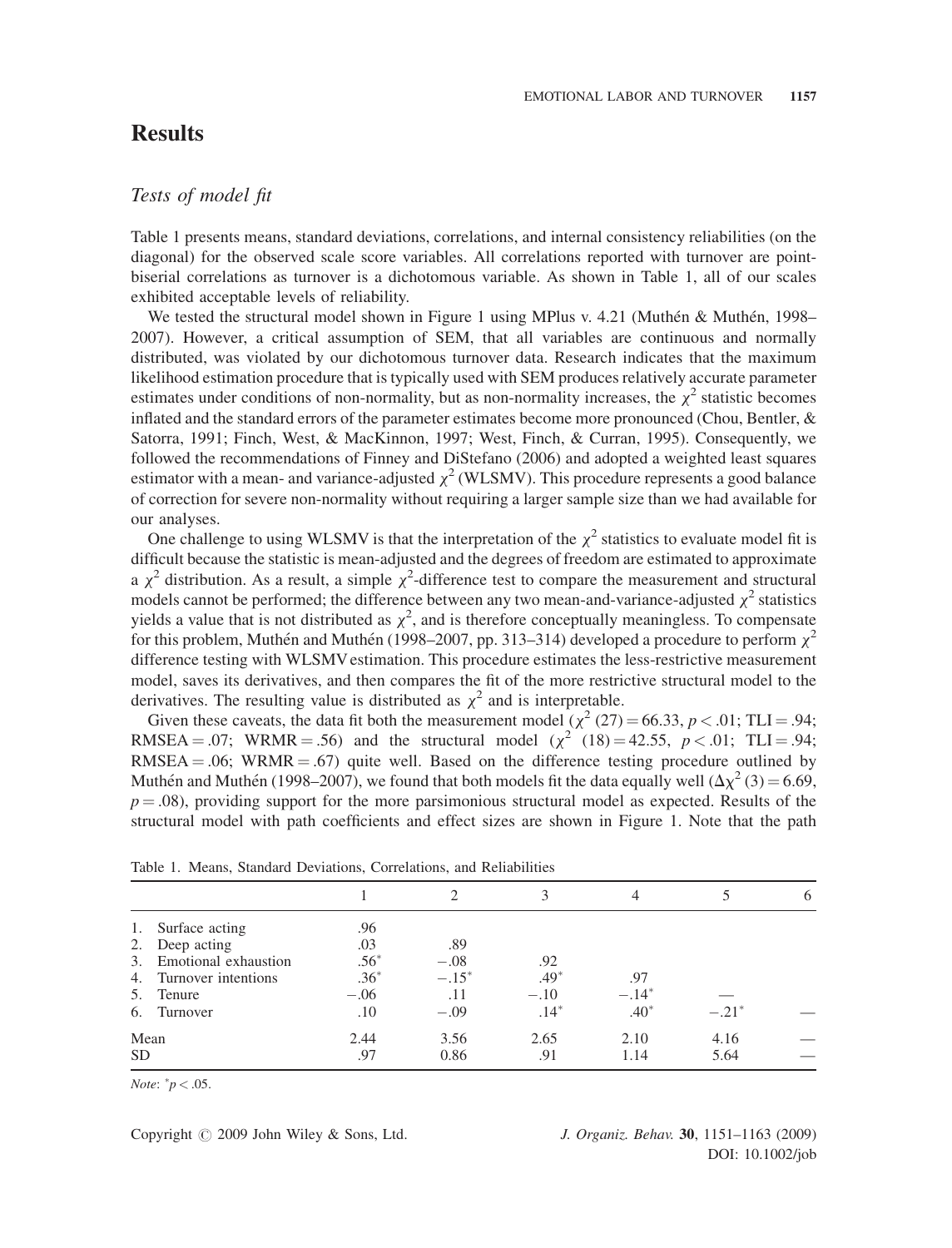coefficient between turnover intentions and turnover ( $\beta = .46$ ,  $p < .01$ ) is a probit regression coefficient because turnover is a dichotomous criterion.

# Tests of hypotheses

James, Mulaik, and Brett (2006) noted that tests of partial mediation are quite similar in both a regression and SEM framework. Accordingly, we tested Hypothesis 1, which predicted that turnover intentions would mediate the relationship between surface acting and turnover, using SEM. This hypothesis was not supported as surface acting did not have a significant influence on turnover intentions ( $\beta = .06$ , ns). Hypothesis 2 stated that emotional exhaustion would mediate the relationship between surface acting and turnover intentions. We found support for Hypothesis 2 with a significant indirect effect ( $\alpha\beta = .24$ ,  $p < .01$ ), indicating that the effort associated with surface acting contributes to exhaustion, which enhances turnover intentions.

Given support for Hypothesis 2, we examined the extended meditational chain from surface acting to emotional exhaustion, turnover intentions, and turnover as an exploratory analysis. Interestingly, we found support for this more complex chain of relationships by observing a significant indirect relationship between surface acting and turnover via exhaustion and intentions ( $\alpha \beta \gamma = .11$ ,  $p < .01$ ). Therefore, our results concerning surface acting indicate that its effects on turnover occur through both exhaustion and turnover intentions, consistent with turnover theory (e.g., Hom & Griffeth, 1991). Our results show that employees who surface act become emotionally exhausted, engage in cognition about withdrawing from the job, and then finally quit.

Hypothesis 3 stated that turnover intentions would mediate the effect of deep acting on turnover. We found support for this hypothesis. Consistent with our expectations, we found that deep acting was negatively related to turnover intentions, and had a significant indirect effect through turnover intentions on turnover  $(\alpha \beta = -.07, p < .05)$ . These results suggest that employees who deep<br>act are consequently less inclined to develop cognitions about turnover and to actually leave the act are consequently less inclined to develop cognitions about turnover and to actually leave the organization.

# **Discussion**

The purpose of this study was to examine whether emotional labor is indirectly related to actual turnover, and more specifically, whether surface and deep acting have different effects on turnover. Our results largely supported our hypotheses. We found that surface acting had an indirect, positive effect on turnover intentions (through emotional exhaustion), as well as an indirect effect on actual turnover (through emotional exhaustion and turnover intentions). We also found that deep acting had a negative, indirect effect on turnover through lowered turnover intentions. Thus, consistent with prior theory (Brotheridge & Grandey, 2002; Brotheridge & Lee, 2002) our results provide evidence that the emotional labor strategies adopted by employees have different effects on organizational turnover and operate through different mechanisms. These findings are meaningful because they demonstrate that the emotional labor process influences turnover decisions over time, a conclusion that past research has only inferred from cross-sectional findings concerning turnover intentions. Below, we discuss the implications of these findings for future research and practice.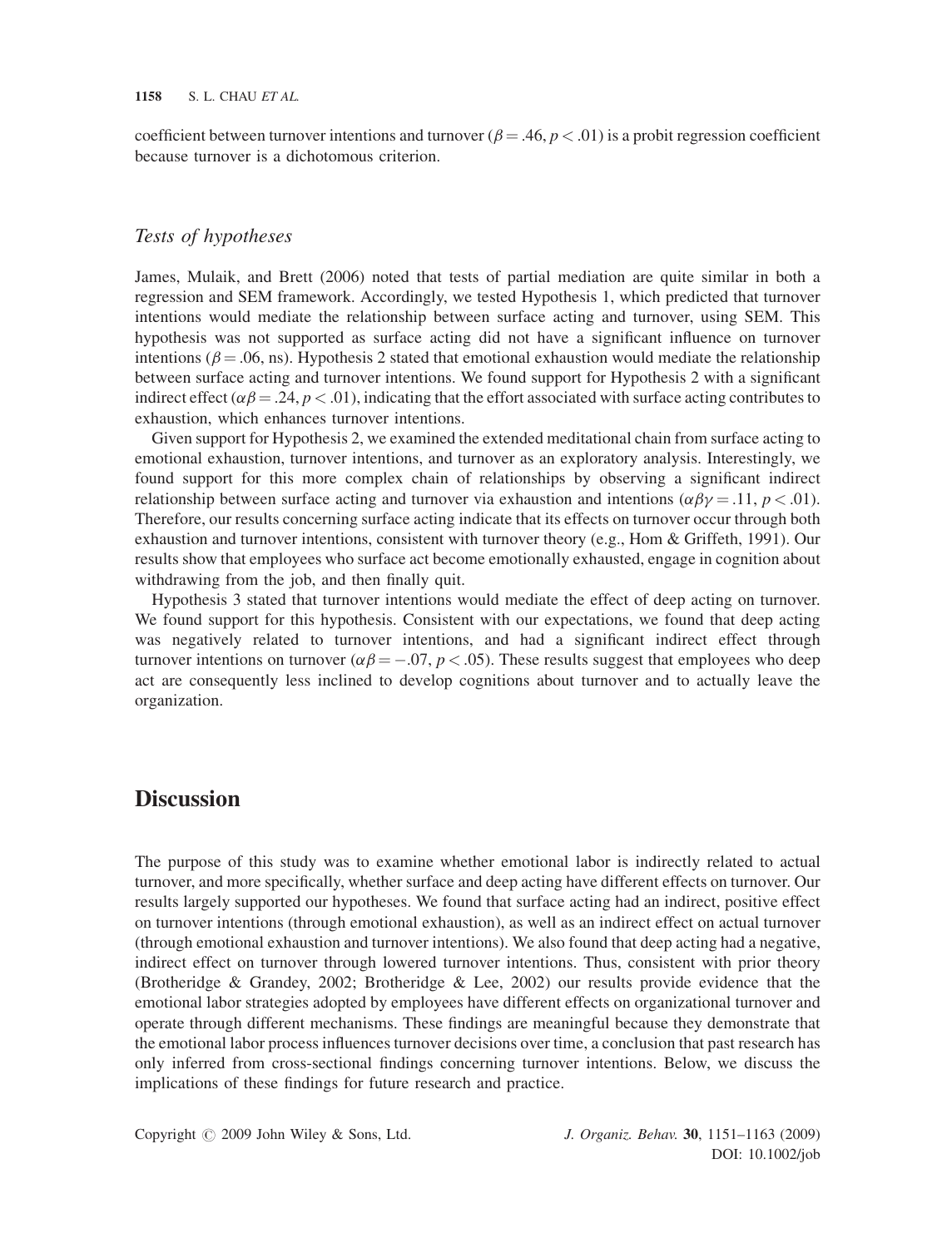# Implications for future research

Our results are supportive of past theoretical models that suggest that emotional labor strategies should have differential effects on actual withdrawal behaviors (e.g., Grandey, 2000). However, there are many additional directions for future research that could supplement and expand on our findings. For example, an important extension of the current study would be to examine how emotional labor influences voluntary and involuntary turnover (Shaw, Delery, Jenkins, & Gupta, 1998). In the present study, the nature of the organization's data prohibited the separation of voluntary and involuntary instances of turnover. Given that emotional exhaustion and turnover intentions may be more strongly related to voluntary turnover than involuntary turnover, we expect that even stronger relationships may be evident if turnover data could be categorized in this fashion.

Another useful complement to this study would be to replicate our findings with additional individual differences included in the model. For example, John and Gross (2007) noted that individual differences in stress coping styles are related to emotion regulation strategies. Given that the appraisal of stress is also related to turnover (Wright & Cropanzano, 1998), there is evidence that we could predict more of the variance in turnover and better understand why employees choose a particular emotional labor strategy if we included more individual differences in future tests of our hypotheses.

#### Implications for practice

Our findings have important implications for practitioners. Research indicates that turnover costs can range from 93 to 200 per cent of a departing employee's annual salary (Griffeth & Hom, 2001) and that turnover rates are especially high in customer service industries (Korczynski, 2002). The results of this study show that service organizations can reduce personnel losses by discouraging surface acting and encouraging deep acting, which would in turn lower emotional exhaustion, turnover intentions, and actual turnover. We stress that tellers who engage in surface acting and become exhausted are not necessarily undesirable employees who are better off leaving. Rather, they may be good employees who are merely engaging in a self-defeating strategy aimed at appropriately controlling their emotional displays.

Consistent with this idea, our results also suggest that targeted emotional labor interventions may possibly reduce turnover by orienting employees to more promising means of controlling emotional displays. It is noteworthy that emotional exhaustion and turnover intentions conveyed the influence of surface acting on turnover. This finding implies that surface acting may gradually wear down employees, resulting in thoughts of quitting, and ultimately leaving the organization (Hom & Kinicki, 2001). This mode of turnover stands in sharp contrast to immediate turnover decisions without turnover cognitions, such as those proposed in some of the pathways of Lee et al.'s (1996) unfolding model. Organizations therefore may have time to react to the mounting consequences of surface acting and emotional exhaustion before employees choose to quit.

For example, Parkinson and Totterdell (Parkinson & Totterdell, 1999; Totterdell & Parkinson, 1999) have demonstrated that employees can be trained to use different emotion management strategies successfully on the job. Their studies have distinguished between two broad classes of strategies, namely *engagement* strategies that direct attention or effort towards current mood and challenges, such as reappraisal or social support; and *diversion* strategies that direct attention or effort away from the current situation, such as avoidance. They found that participants instructed to use engagement strategies reported more positive moods and a better ability to withstand emotional demands. Based on these findings, it seems likely that training employees to use specific emotional labor strategies (i.e., deep acting instead of surface acting) may have some promise.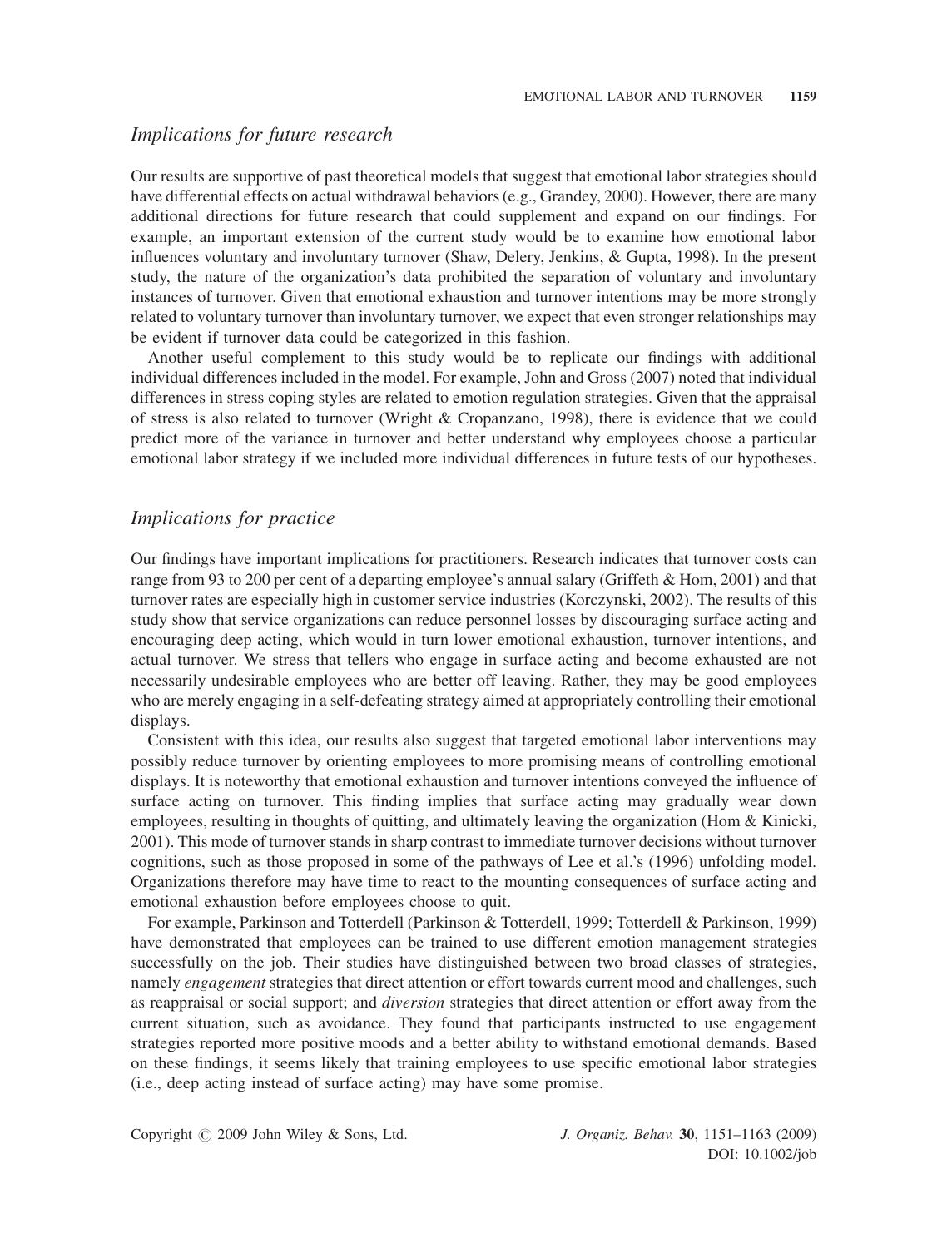## Limitations

Although our findings have important implications for emotional labor research and organizational practice, there are several limitations to note. First, the sample did not possess much demographic variability. Specifically, the sample was 95 per cent female and 92.7 per cent Caucasian, which limits the extent to which the findings can be generalized to other contexts. Additional research is needed to replicate these findings on a more diverse sample, including more men and ethnic minorities. This is particularly important given research indicating cross-cultural differences in emotional display management strategies (e.g., Matsumoto, Yoo, Hirayama, & Petrova, 2005). Moreover, our sample came from a single organization and occupation, suggesting that our findings should be replicated in other contexts. However, it is important to note that our sample of bank tellers is a highly appropriate one for studying emotional labor.

We also acknowledge several limitations in our data collection approach. The organizational survey used to collect most of our variables introduces the potential for common method variance to distort our findings (Podsakoff, MacKenzie, Lee, & Podsakoff, 2003). Although we collected turnover data from a different, objective source 6 months later, future research should attempt to replicate our findings using data collected with a wider variety of methodologies. Lastly, as noted previously, we were unable to separate voluntary and involuntary turnover in this study. Additional research is needed to examine these outcomes separately.

### Conclusion

The present study represents the first test of the relationship between emotional labor and actual turnover. Our results indicate that emotional labor is an antecedent of turnover, and that the specific strategy of emotional labor utilized by employees has implications for their turnover intentions. These findings have the potential to help organizations shape emotional labor experiences in ways that may reduce both employees' emotional exhaustion and their desire to leave the organization.

# Author biographies

Samantha L. Chau, Ph.D., is a Metrics and Design Specialist in the Talent Management group at Novo Nordisk Inc. Her consulting interests include performance management, organizational surveys, training and development, and emotional labor. She received her Ph.D. in Industrial/Organizational Psychology from the University of Akron in 2007.

**Jason J. Dahling**, Ph.D., is an Assistant Professor in the Department of Psychology at The College of New Jersey. He received his doctorate in Industrial/Organizational Psychology from the University of Akron in 2007. His consulting and research interests include performance appraisal and feedback, emotional labor in customer service settings, and employee deviance from organizational rules.

Paul E. Levy, Ph.D., is a Professor and Chair of the Department of Psychology at The University of Akron Dr Levy received his Ph.D. in I/O psychology from Virginia Tech in 1989 and has been a faculty member at The University of Akron since that time where he chaired the nationally ranked Industrial/ Organizational Psychology Program for 10 years. He is a fellow of the Society for Industrial and Organizational Psychology and the American Psychological Association. His consulting and research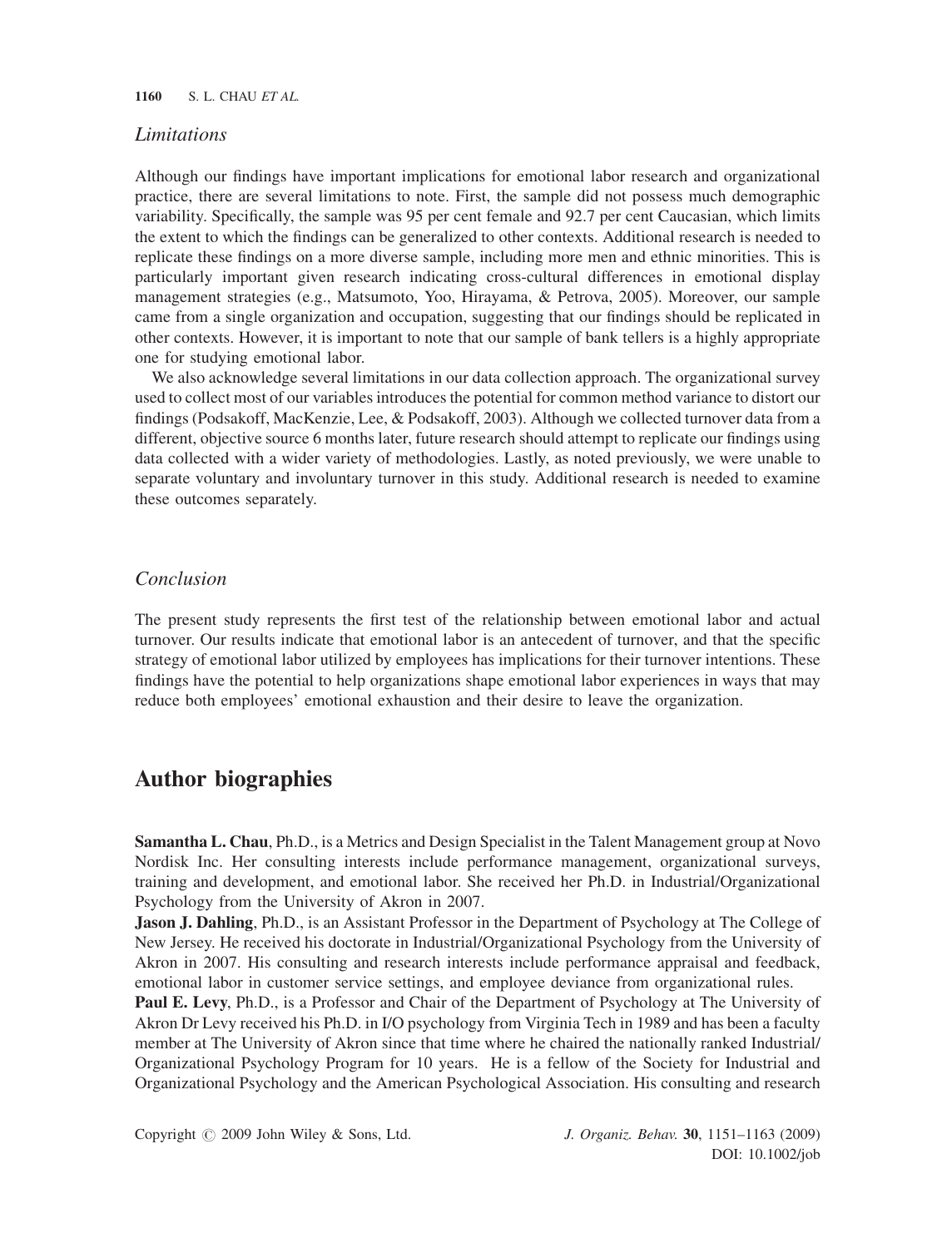interests include performance appraisal, feedback, motivation, coaching, and organizational surveys/ attitudes.

James M. Diefendorff, Ph.D., is currently an Assistant Professor in the Department of Psychology at the University of Akron. He received his Ph.D. in Industrial/Organizational Psychology from the University of Akron in 1999 and previously served on the faculty at Louisiana State University and the University of Colorado at Denver. His research interests are in the areas of work motivation and emotional labor.

# References

- Abraham, R. (1999). The impact of emotional dissonance on organizational commitment and intention to turnover. Journal of Psychology: Interdisciplinary and Applied, 133, 441–455.
- Allen, D. G., & Griffeth, R. W. (2001). Test of a mediated performance-turnover relationship highlighting the moderating roles of visibility and reward contingency. Journal of Applied Psychology, 86, 1014–1021.
- Allen, D. G., Shore, L. M., & Griffeth, R. W. (2003). The role of perceived organizational support and supportive human resource practices in the turnover process. Journal of Management, 29, 99-118.
- Allen, D. G., Weeks, K. P., & Moffitt, K. R. (2005). Turnover intentions and voluntary turnover: The moderating roles of self-monitoring, locus of control, proactive personality, and risk aversion. Journal of Applied Psychology, 90, 980–990.
- Ajzen, I., & Fishbein, M. (1977). Attitude-behavior relations: A theoretical analysis and review of empirical research. Psychological Bulletin, 84, 888–918.
- Anderson, N. G., Mumford, M. D., Borman, W. C., Jeanneret, P. R., & Fleishman, E. A. (1999). An occupational information system for the 21st century: The development of O\*NET. Washington, DC: American Psychological Association.
- Bolton, S. C. (2005). Emotion management in the workplace. London: Palgrave MacMillan.
- Bono, J. E., & Vey, M. A. (2005). Toward understanding emotional management at work: A quantitative review of emotional labor research. In C. E. Hartel, W. J. Zerbe, & N. M. Ashkanasy (Eds.), *Emotions in organizational* behavior (pp. 213–233). Mahwah, New Jersey: Lawrence Erlbaum Associates.
- Brotheridge, C. M., & Grandey, A. A. (2002). Emotional labor and burnout: Comparing two perspectives of people work. Journal of Vocational Behavior, 60, 17–39.
- Brotheridge, C. M., & Lee, R. T. (2002). Testing a conservation of resources model of the dynamics of emotional labor. Journal of Occupational Health Psychology, 7, 57–67.
- Brotheridge, C. M., & Lee, R. T. (2003). Development and validation of the emotional labour scale. Journal of Occupational and Organizational Psychology, 76, 365–379.
- Chou, C., Bentler, P. M., & Satorra, A. (1991). Scaled test statistics and robust standard errors for non-normal data in covariance structure analysis: A Monte Carlo study. British Journal of Mathematical and Statistical Psychology, 44, 347–357.
- Côté, S., & Morgan, L. M. (2002). A longitudinal analysis of the association between emotion regulation, job satisfaction, and intentions to quit. Journal of Organizational Behavior, 23, 947–962.
- Cropanzano, R., Rupp, D. E., & Byrne, Z. S. (2003). The relationship of emotional exhaustion to work attitudes, job performance, and organizational citizenship behaviors. Journal of Applied Psychology, 88, 160–169.
- Diefendorff, J. M., Croyle, M. H., & Gosserand, R. H. (2005). The dimensionality and antecedents of emotional labor strategies. Journal of Vocational Behavior, 66, 339–357.
- Finch, J. F., West, S. G., & MacKinnon, D. P. (1997). Effects of sample size and non-normality on the estimation of mediated effects in latent variable models. Structural Equation Modeling: A Multidisciplinary Journal, 4, 87– 107.
- Finney, S. J., & DiStefano, C. (2006). Non-normal and categorical data in structural equation modeling. In G. R. Hancock, & R. O. Mueller (Eds.), Structural equation modeling: A second course (pp. 269–314). Greenwich, CT: Information Age Publishing.
- George, J. M., & Jones, G. R. (1996). The experience of work and turnover intentions: Interactive effects of value attainment, job satisfaction, and positive mood. Journal of Applied Psychology, 81, 318–325.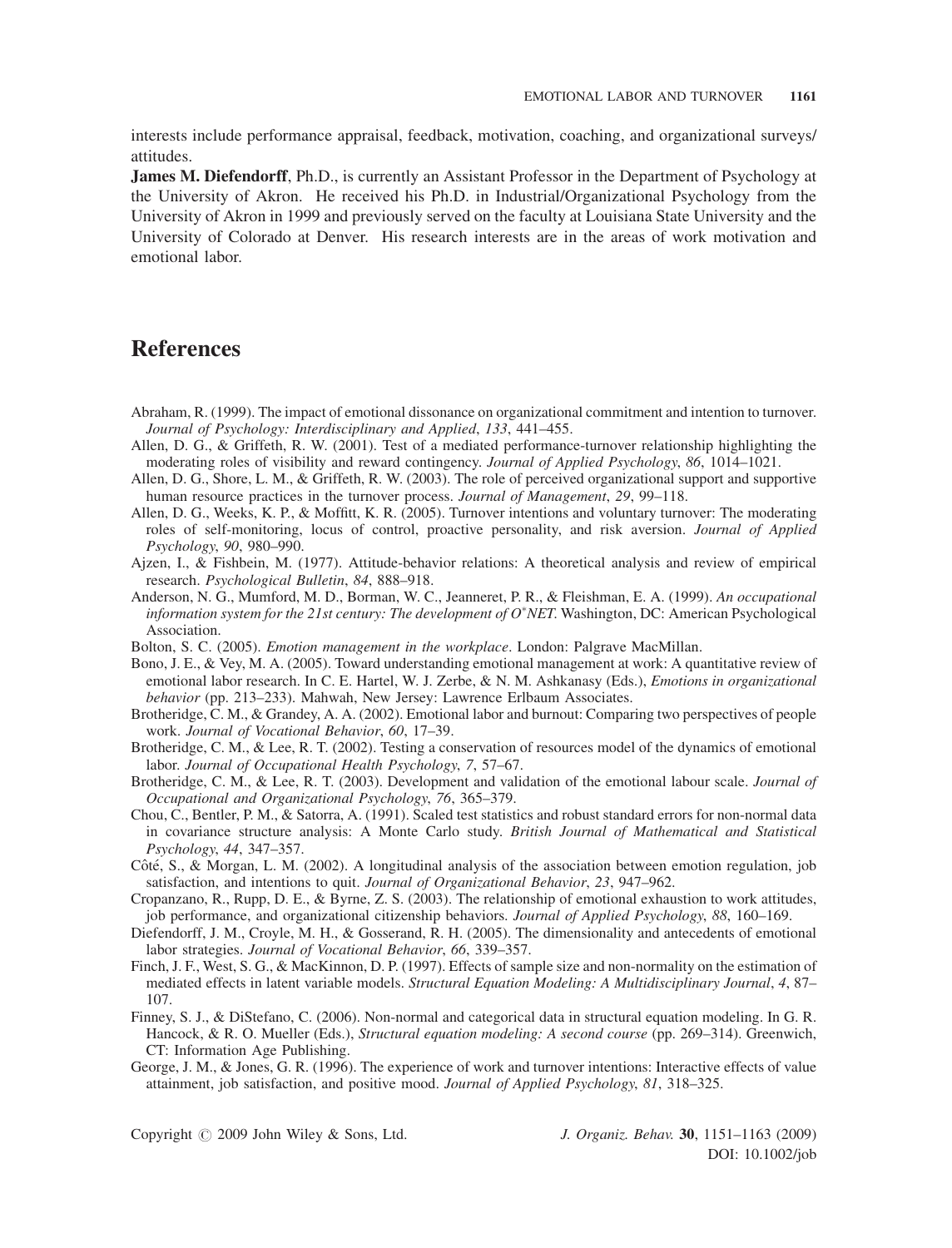- Glomb, T. M., & Tews, M. J. (2004). Emotional labor: A conceptualization and scale development. Journal of Vocational Behavior, 64, 1–23.
- Gosserand, R.H., (2003). An examination of individual and organizational factors related to emotional labor. Louisiana State University, Unpublished Dissertation.
- Grandey, A.A., (2000). Emotional regulation in the workplace: A new way to conceptualize emotional labor. Journal of Occupational Health Psychology, 5, 95–110.
- Grandey, A.A., (2003). When the show must go on: Surface acting and deep acting as determinants of emotional exhaustion and peer-rated service delivery. Academy of Management Journal, 46, 86–96.
- Grandey, A. A., Fisk, G. M., Mattila, A. S., Jansen, K. J., & Sideman, L. A. (2005). Is service with a smile enough? Authenticity of positive displays during service encounters. Organizational Behavior and Human Decision Processes, 96, 38–55.
- Grandey, A. A., Fisk, G. M., & Steiner, D. D. (2005). Must service with a smile be stressful? The moderating role of personal control for American and French employees. Journal of Applied Psychology, 90, 893–904.
- Griffeth, R. W., & Hom, P. W. (2001). Retaining valued employees. Thousand Oaks, CA: Sage Publications.
- Gross, J. (2002). Emotion regulation: Affective, cognitive, and social consequences. Psychophysiology, 39, 281–291.
- Hochschild, A. R. (1983). The managed heart: The commercialization of feeling. Berkeley: University of California Press.
- Hom, P. W., & Griffeth, R. W. (1991). Structural equations modeling test of a turnover theory: Cross-sectional and longitudinal analyses. Journal of Applied Psychology, 76, 350–366.
- Hom, P. W., & Kinicki, A. J. (2001). Toward a greater understanding of how dissatisfaction drives employee turnover. Academy of Management Journal, 44, 975–987.
- Hom, P. W., Griffeth, R. W., & Sellaro, C. L. (1984). The validity of Mobley's 1977 model of employee turnover. Organizational Behavior and Human Performance, 34, 141–174.
- James, L. R., Mulaik, S. A., & Brett, J. A. (2006). A tale of two methods. Organizational Research Methods, 9, 233–244.
- John, O. P., & Gross, J. J. (2007). Individual differences in emotion regulation. In J. J. Gross (Ed.), *Handbook of* emotion regulation (pp. 351–372). New York, NY: Guilford Press.
- Kaplowitz, M. D., Hadlock, T. D., & Levine, R. (2004). A comparison of web and mail survey response rates. Public Opinion Quarterly, 68, 94–101.
- Korczynski, M. (2002). Human resource management in service work. London: Palgrave MacMillan.
- Kruml, S. M., & Geddes, D. (2000). Catching fire without burning out: Is there an ideal way to perform emotion labor? In N. M. Ashkanasy, C. E. Hartel, & W. J. Zerbe (Eds.), *Emotions in the workplace: Research, theory, and* practice (pp. 177–188). Westport, CT: Greenwood Publishing Group.
- Lee, R. T., & Ashforth, B. E. (1990). On the meaning of Maslach's three dimensions of burnout. Journal of Applied Psychology, 75, 743–747.
- Lee, T. W., Mitchell, T. R., Wise, L., & Fireman, S. (1996). An unfolding model of voluntary employee turnover. Academy of Management Journal, 39, 5–36.
- MacDonald, C. L., & Sirianni, C. (1996). The service society and the changing experience of work. In C. L. MacDonald, & C. Sirianni (Eds.), Working in the service society (pp. 1-26). Philadephia: Temple University Press.
- Madden, T. J., Ellen, P. S., & Ajzen, I. (1992). A comparison of the theory of planned behavior and theory or reasoned action. Personality and Social Psychology Bulletin, 18, 3–9.
- Maslach, C., & Jackson, S. E. (1986). Maslach Burnout Inventory (2nd ed.). Palo Alto, CA: Consulting Psychologists Press.
- Matsumoto, D., Yoo, S. H., Hirayama, S., & Petrova, G. (2005). Development and validation of a measure of display rule knowledge: The display rule assessment inventory. Emotion, 5, 23–40.
- Mobley, W. H., Griffeth, R. W., Hand, H. H., & Meglino, B. M. (1979). Review and conceptual analysis of the turnover process. Psychological Bulletin, 86, 493–522.
- Morris, J. A., & Feldman, D. C. (1996). The dimensions, antecedents, and consequences of emotional labor. Academy of Management Review, 21, 986–1010.
- Morris, J. A., & Feldman, D. C. (1997). Managing emotions in the workplace. Journal of Managerial Issues, 9, 257–274.
- Muthén, L., & Muthén, B. (1998–2007). Mplus v. 4.12 [Computer software]. Los Angeles, CA: Muthén & Muthén.
- Parkinson, B., & Totterdell, P. (1999). Classifying affect-regulation strategies. Cognition & Emotion, 13, 277–303.
- Podsakoff, P. M., MacKenzie, S. B., Lee, J.-Y., & Podsakoff, N. P. (2003). Common method biases in behavioral research: A critical review of the literature and recommended remedies. Journal of Applied Psychology, 88, 879–903.